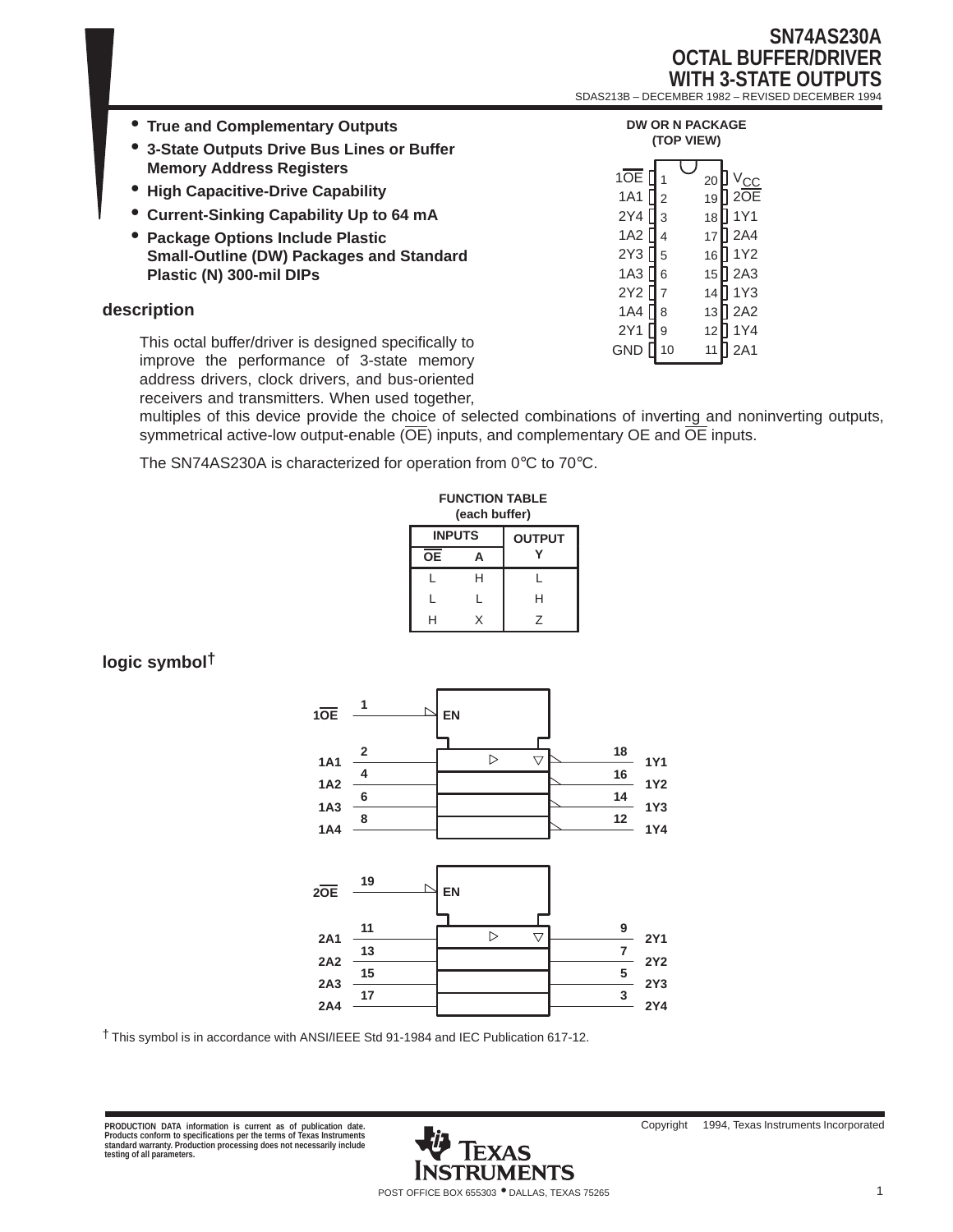### **SN74AS230A OCTAL BUFFER/DRIVER WITH 3-STATE OUTPUTS** SDAS213B – DECEMBER 1982 – REVISED DECEMBER 1994

### **logic diagram (positive logic)**



### **absolute maximum ratings over operating free-air temperature range (unless otherwise noted)†**

† Stresses beyond those listed under "absolute maximum ratings" may cause permanent damage to the device. These are stress ratings only, and functional operation of the device at these or any other conditions beyond those indicated under "recommended operating conditions" is not implied. Exposure to absolute-maximum-rated conditions for extended periods may affect device reliability.

# **MIN NOM MAX UNIT**  $V_{\text{CC}}$  Supply voltage  $4.5$  5  $5.5$  V V<sub>IH</sub> High-level input voltage **2** V V<sub>IL</sub> Low-level input voltage **0.8** V I<sub>OH</sub> High-level output current  $-15$  mA I<sub>OL</sub> Low-level output current 64 mA  $T_A$  Operating free-air temperature  $\begin{bmatrix} 0 & 70 \\ 0 & 70 \end{bmatrix}$  °C



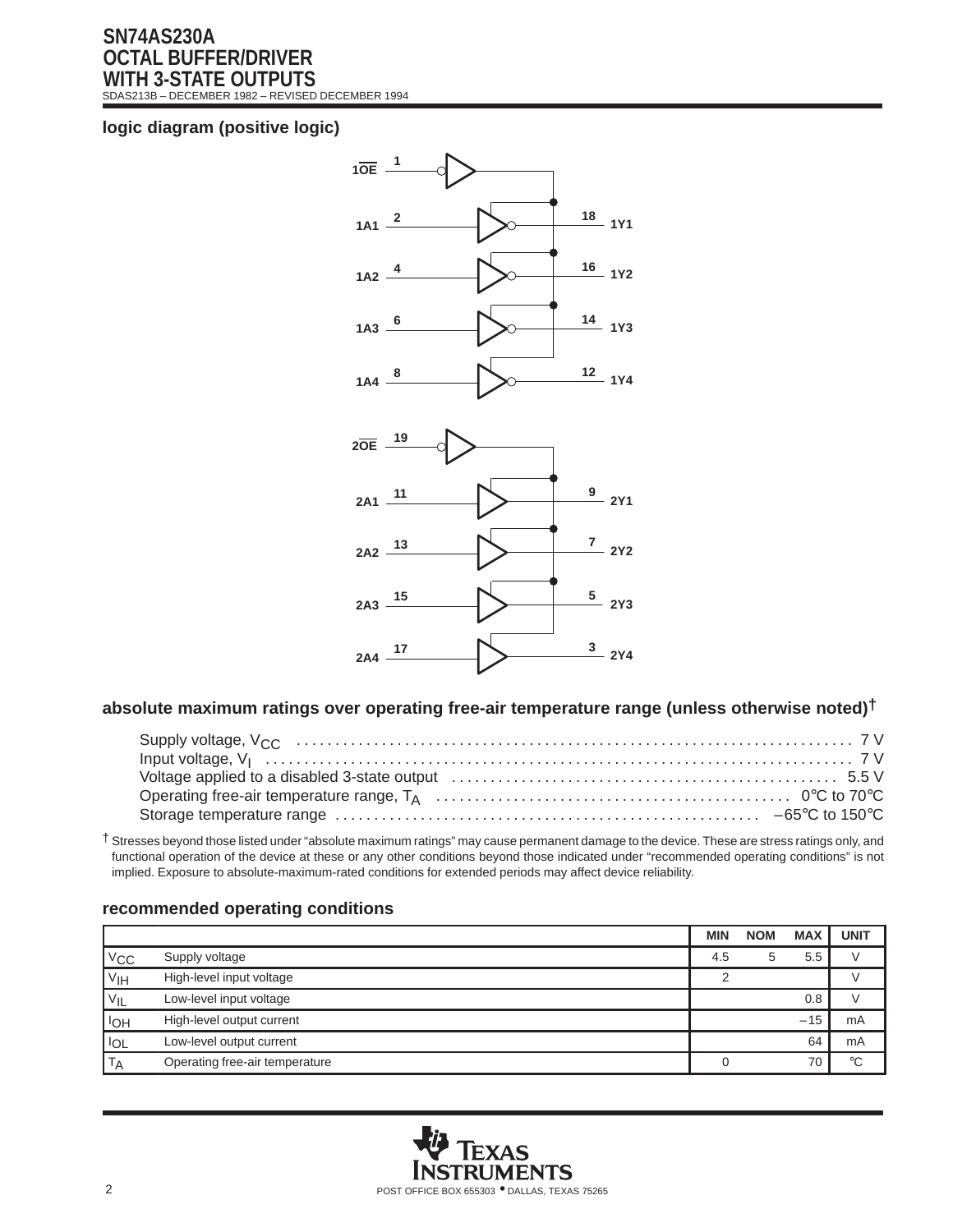# **SN74AS230A OCTAL BUFFER/DRIVER WITH 3-STATE OUTPUTS**<br>
SDAS213B – DECEMBER 1982 – REVISED DECEMBER 1994

### **electrical characteristics over recommended operating free-air temperature range (unless otherwise noted)**

|                   | <b>PARAMETER</b> | <b>TEST CONDITIONS</b>     |                          | <b>MIN</b>  | <b>TYPT</b> | <b>MAX</b> | <b>UNIT</b> |
|-------------------|------------------|----------------------------|--------------------------|-------------|-------------|------------|-------------|
| VIK               |                  | $V_{CC}$ = 4.5 V,          | $I_1 = -18$ mA           |             |             | $-1.2$     | V           |
|                   |                  | $V_{CC}$ = 4.5 V to 5.5 V, | $I_{OH} = -2 mA$         | $V_{CC}$ -2 |             |            | $\vee$      |
| VOH               | $V_{CC}$ = 4.5 V | $I_{OH} = -3 mA$           | 2.4                      | 3.4         |             |            |             |
|                   |                  | $I_{OH} = -15$ mA          | 2.4                      |             |             |            |             |
| VOL               |                  | $V_{CC} = 4.5 V,$          | $I_{OL} = 64 \text{ mA}$ |             | 0.31        | 0.55       | $\vee$      |
| lozh              |                  | $V_{CC} = 5.5 V,$          | $V_O = 2.7 V$            |             |             | 50         | μA          |
| lozL              |                  | $V_{CC} = 5.5 V,$          | $V_O = 0.4 V$            |             |             | $-50$      | μA          |
| H.                |                  | $V_{\text{CC}} = 5.5 V,$   | $V_I = 7 V$              |             |             | 0.1        | mA          |
| I <sub>IH</sub>   |                  | $V_{CC}$ = 5.5 V,          | $V_1 = 2.7 V$            |             |             | 20         | μA          |
| 址                 | 2A inputs        |                            | $V_1 = 0.4 V$            |             |             | $-1$       | mA          |
|                   | All other inputs | $V_{\text{CC}} = 5.5 V,$   |                          |             |             | $-0.5$     |             |
| $\overline{10^+}$ |                  | $V_{CC} = 5.5 V,$          | $V_{\Omega} = 2.25 V$    | $-50$       |             | $-150$     | mA          |
| <b>ICC</b>        |                  |                            | Outputs high             |             | 16          | 25         |             |
|                   | $V_{CC}$ = 5.5 V | Outputs low                |                          | 55          | 87          | mA         |             |
|                   |                  | Outputs disabled           |                          | 29          | 46          |            |             |

 $\dagger$  All typical values are at  $V_{CC}$  = 5 V, T<sub>A</sub> = 25°C.

‡ The output conditions have been chosen to produce a current that closely approximates one half of the true short-circuit output current, IOS.

# **switching characteristics (see Figure 1)**

| <b>PARAMETER</b> | <b>FROM</b><br>(INPUT) | TO<br>(OUTPUT) | $C_L = 50$ pF,<br>$R\overline{1}$ = 500 $\Omega$ ,<br>$R2 = 500 \Omega$<br>$T_A = MIN to MAX$$ | $V_{CC}$ = 4.5 V to 5.5 V, | <b>UNIT</b> |
|------------------|------------------------|----------------|------------------------------------------------------------------------------------------------|----------------------------|-------------|
|                  |                        |                | <b>MIN</b>                                                                                     | <b>MAX</b>                 |             |
| <b>tPLH</b>      |                        |                | 2                                                                                              | 6.5                        |             |
| t <sub>PHL</sub> | 1A                     | 1Y             | 1                                                                                              | 5.7                        | ns          |
| t <sub>PLH</sub> | 2A                     |                | 2                                                                                              | 6.2                        |             |
| t <sub>PHL</sub> |                        | 2Y             | 1                                                                                              | 6.2                        | ns          |
| tpzH             |                        |                | 2                                                                                              | 6.4                        | ns          |
| tpzL             | 10E                    | 1Y             | 2                                                                                              | 8.5                        |             |
| t <sub>PHZ</sub> | 10E                    |                | 2                                                                                              | 6                          |             |
| t <sub>PLZ</sub> |                        | 1Y             | 2                                                                                              | 9.5                        | ns          |
| tpzH             |                        | 2Y             | 2                                                                                              | 9                          | ns          |
| tpzL             | $2\overline{OE}$       |                | 2                                                                                              | 7.5                        |             |
| t <sub>PHZ</sub> | $2\overline{OE}$       | 2Y             | 2                                                                                              | 6                          | ns          |
| t <sub>PLZ</sub> |                        |                | 2                                                                                              | 9                          |             |

§ For conditions shown as MIN or MAX, use the appropriate value specified under recommended operating conditions.